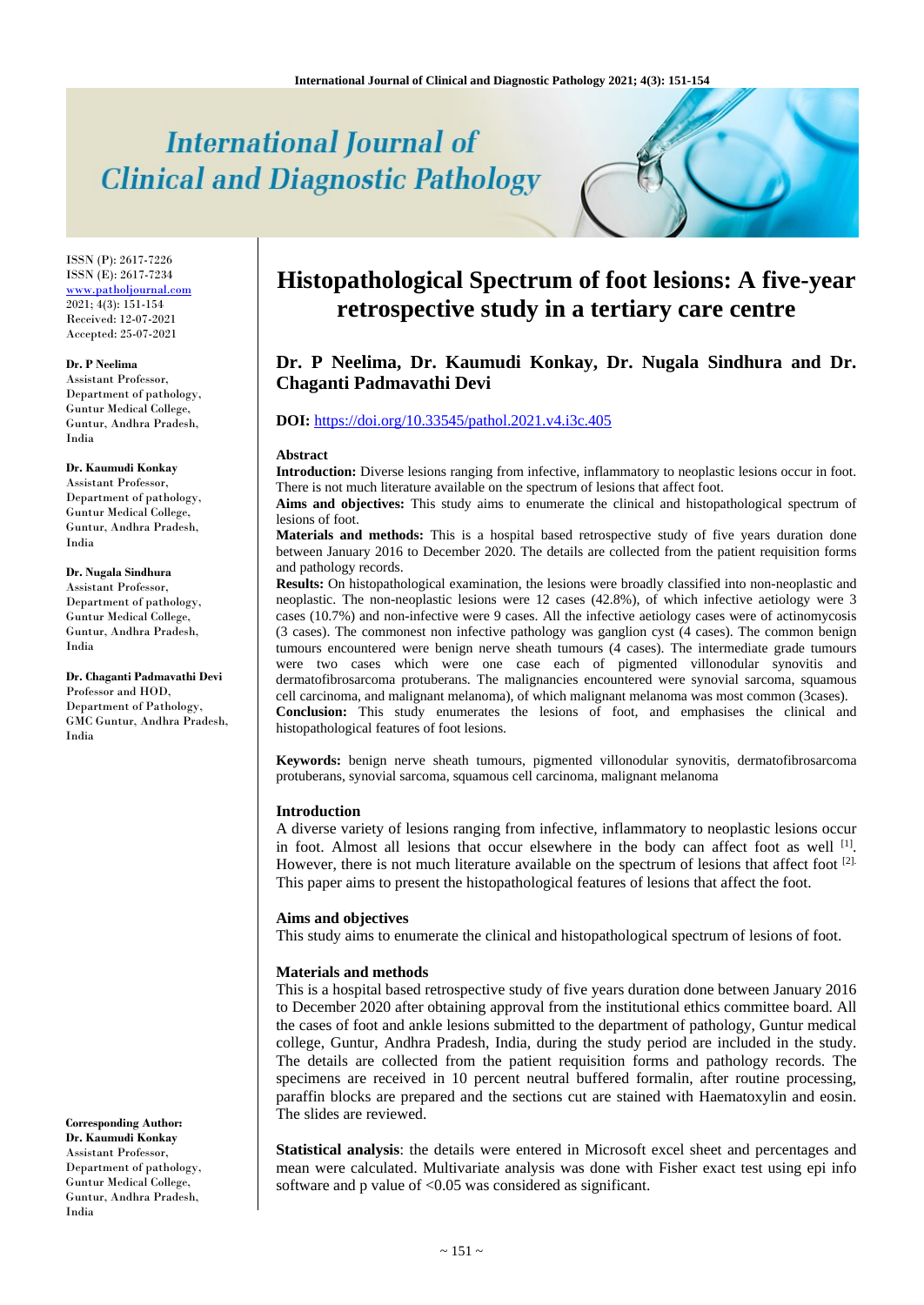# **Results**

There were 28 cases during the study period of five years. The age range was between 11 years to 70 years, with a mean age of 35years. Maximum cases were seen between 31 to 40 years (table 1).

| <b>Table 1:</b> Showing age distribution of the cases |  |  |
|-------------------------------------------------------|--|--|
|-------------------------------------------------------|--|--|

| Age range          | <b>Number of cases</b> |
|--------------------|------------------------|
| Less than 20 years | $4(14.3\%)$            |
| 21 to 30           | $2(7.1\%)$             |
| 31 to 40           | $12(42.9\%)$           |
| 41 to 50           | 7(25%)                 |
| 51 to 60           | $1(3.6\%)$             |
| 61 to 70           | $2(7.1\%)$             |

There was no gender predilection. Male: female ratio was 1:1 (14 cases each)

Laterality: right sided lesions were more common accounting for 20 cases. Left sided lesions were 8 cases.

**Table 2:** Showing frequency distribution according to location and size

|           |              | LocationNumber of cases Size of the swellingNumber of cases |             |
|-----------|--------------|-------------------------------------------------------------|-------------|
| Ankle     | 8(28.6%)     | Less than 1cm                                               | 6(21.5%)    |
| Foot      | $18(64.3\%)$ | 1 to 2 cm                                                   | 10(35.7%)   |
| Great toe | $2(7.1\%)$   | $2 \text{ to } 5 \text{ cm}$                                | 7(25%)      |
|           |              | More than 5 cm                                              | $5(17.8\%)$ |

The size of the lesion or swelling ranged from less than 1centimeter (cm) to more than 5 centimetres in the greatest dimension. The average size was 2 cm. In most of the tumours, the size ranged between 1 to 2 cm. The details shown in table 2.

The type of specimens received were excision specimens in 6 cases, amputation specimen in 1 case and wedge resection in one case.

On histopathological examination, the lesions were broadly classified into non neoplastic and neoplastic. The nonneoplastic lesions were 12 cases (42.8%), of which infective aetiology were 3 cases (10.7%) and non-infective were 9 cases, summarised in table 3. All the infective aetiology cases were of actinomycosis (3 cases). The commonest non infective pathology was ganglion cyst (4 out of 9 cases, accounting for 44.4%).

Neoplasms were 16 cases, of these benign were 7 cases, intermediate grade were 2 cases and malignant were 7 cases. The details are shown in table 3.

**Table 3:** Neoplasma

| <b>HPE</b> diagnosis                                                   | <b>Number of cases</b> |
|------------------------------------------------------------------------|------------------------|
| Actinomycosis                                                          | 3(10.7%)               |
| Epidermoid cyst                                                        | $2(7.1\%)$             |
| Ganglion                                                               | 4(14.3%)               |
| Hamartoma                                                              | $2(7.1\%)$             |
| Pyogenic granuloma                                                     | $1(3.6\%)$             |
| Lipoma                                                                 | $2(7.1\%)$             |
| Arteriovenous malformation/haemangioma                                 | $1(3.6\%)$             |
| Benign nerve sheath tumour                                             | 4(14.3%)               |
| Giant cell tumour of tendon sheath or pigmented villonodular synovitis | $1(3.6\%)$             |
| Dermatofibrosarcoma protuberans                                        | $1(3.6\%)$             |
| Synovial sarcoma                                                       | $2(7.1\%)$             |
| Malignant melanoma                                                     | 3(10.7%)               |
| Squamous cell carcinoma                                                | $2(7.1\%)$             |

The common benign tumours encountered were benign nerve sheath tumours (4 cases out of 7 neoplasms, accounting for (57.1%).

The intermediate grade tumours were two cases which were one case each of pigmented villonodular synovitis (figure 1C) and dermatofibrosarcoma protuberans

The common malignancies encountered were synovial sarcoma, squamous cell carcinoma (figure 1A), and malignant melanoma (figure 1B), of which malignant melanoma was most common (3 out 7 cases, accounting for 42.8%).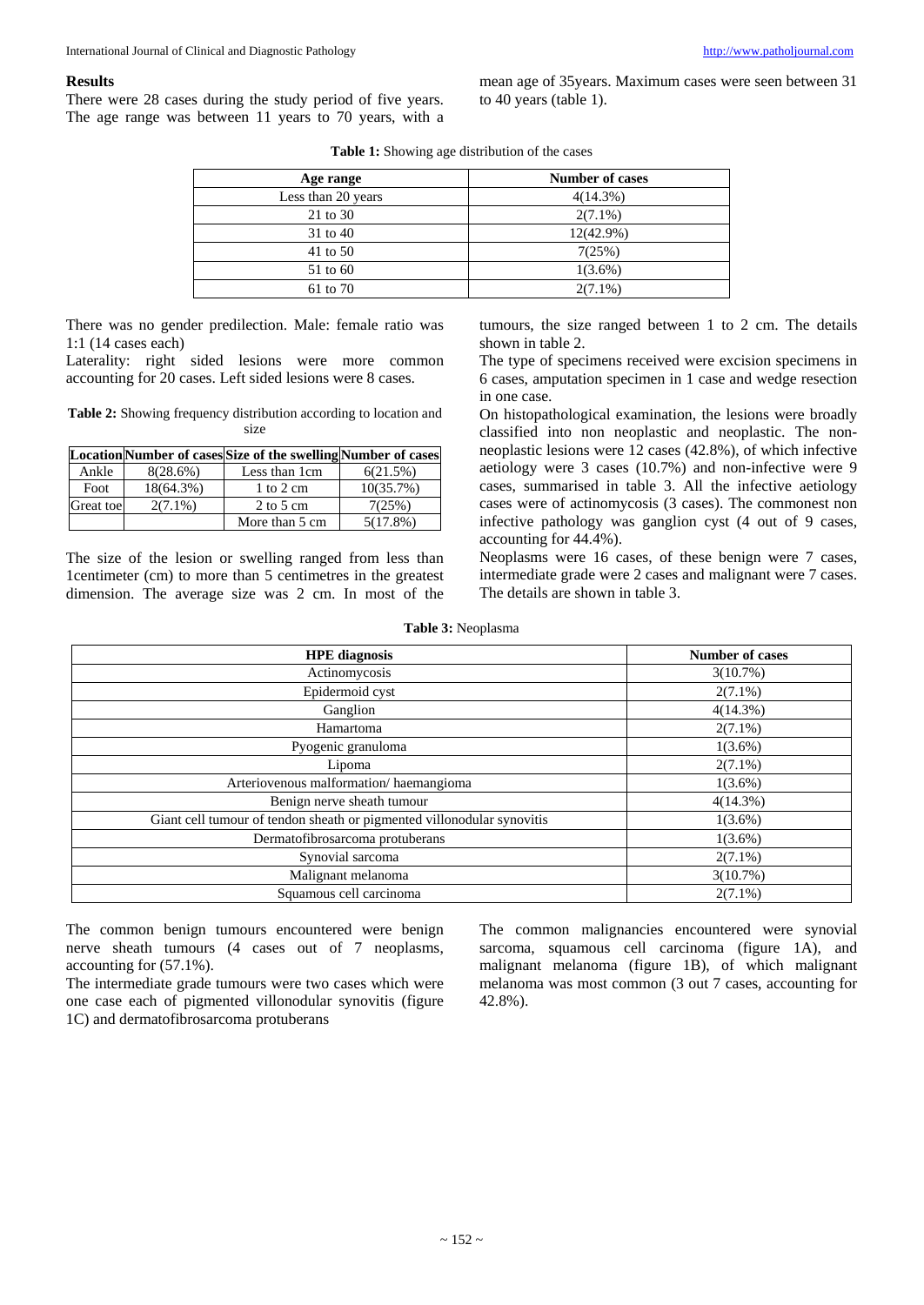

**Fig 1A:** squamous cell carcinoma (100x) showing squamous pearls and pleomorphic epithelial cells infiltrating stroma, figure 1B: malignant melanoma (400x) showing pleomorphic epithelial cells with frequent mitosis, figure 1C: pigmented villonodular synovitis (400x) showing giant cells and pigmented macrophages.

Multivariate analysis was done using Fisher exact test with p value < 0.5 considered as significant. P value was not significant (p= 1) when malignant and non-malignant tumours were compared for size (less than 2 cm and more than 2cm) and age ( $p = 0.1453$ ) (less than 50 years and more than 50 years)

## **Discussion**

The literature on type of lesions affecting foot is limited <sup>[2]</sup> and this article addresses the same. Bone and soft tissue lesions affecting elsewhere in the body can affect foot and ankle as well  $^{[1]}$ . The common lesions affecting the foot are usually benign neoplasms and tumour like conditions [3]. Malignant neoplasms of bone and soft tissue are less common in foot [4]. Though very rare, even metastasis from viscera have been reported in foot [5]. Owing to the rarity of neoplasms in foot there is unfamiliarity in clinicians about the management of these lesions. In addition, diversity of their nomenclature and histogenesis further complicate the situation  $[6, 7]$ . A systematic approach in management of these lesions is essential to tackle this issue.

In one of the previous studies of cytology of soft tissues from the same institute [8] we found that most common non infective pathology was epidermoid cyst and benign lesion was lipoma and malignancy was round cell tumour. In the present study, the commonest non infective pathology was ganglion cyst, benign lesion was schwannoma and mesenchymal malignancy was synovial sarcoma and epithelial malignancy was malignant melanoma. The results are different as compared to the previous study, because previous study included soft tissue swellings all over the body, whereas the present study includes only foot swelling, emphasising that lesions that occur elsewhere in the body can occur in foot as well, but frequency of different lesions varies according to the location.

Localised synovial sarcoma of foot is rare and reported to have favourable prognosis as compared to other sites,<sup>[9]</sup> especially in young patients and tumour size less than 3 cm, and can be managed without systemic therapy.[10]

Squamous cell Carcinoma of the foot is very common but underreported. Early diagnosis and prompt management can lead to limb conservation [11].

Melanoma of foot is considered to have better prognosis and

some authors believe that it should be considered as separate sub group with specific management  $[12, 13]$ .

Pigmented villonodular synovitis usually occurs in knee joint but can rarely occur in foot as well  $[14]$ . It is important to identify them for which histopathology is mandatory as they can recur if not excised completely [14].

The limitation of the study is the small sample size.

There are no new studies on the lesions of foot. This study enumerates the lesions of foot, and emphasises the clinical and histopathological features of foot lesions.

# **Acknowledgment**

The author is thankful to Department of Pathology for providing all the facilities to carry out this work.

#### **Conflict of Interest**

None

# **Funding Support**

Nil

#### **References**

- 1. Van Dyck P, Vanhoenacker FM, Gielen JL, De Schepper AM, Parizel PM. Imaging of tumours of the foot and ankle. JBR-BTR 2004;87(5):252-257.
- 2. Lemont H. Histopathology of soft tissue lesions of the foot. Clin Podiatr Med Surg 1992;9(3):561-598.
- 3. Woertler K. Soft tissue masses in the foot and ankle: characteristics on MR Imaging. Semin Musculoskelet Radiol 2005;9(3):227-242. Doi: 10.1055/s-2005- 921942.
- 4. Walling AK, Gasser SI. Soft-tissue and bone tumors about the foot and ankle. Clin Sports Med 1994;13(4):909-938.
- 5. Potter GK. Neoplasia in the toes and toenail areas. Clin Podiatr Med Surg 1995;12(2):287-297.
- 6. Maldjian C, Rosenberg ZS. MR imaging features of tumors of the ankle and foot. Magn Reson Imaging Clin N Am 2001;9(3):639-12.
- 7. Williams RP, Pechero G. Management of soft-tissue and bone tumors of the foot. Clin Podiatr Med Surg 1993;10(4):717-725.
- 8. Golajapu R, Konkay K, Chaganti PD, Yalagala MB.